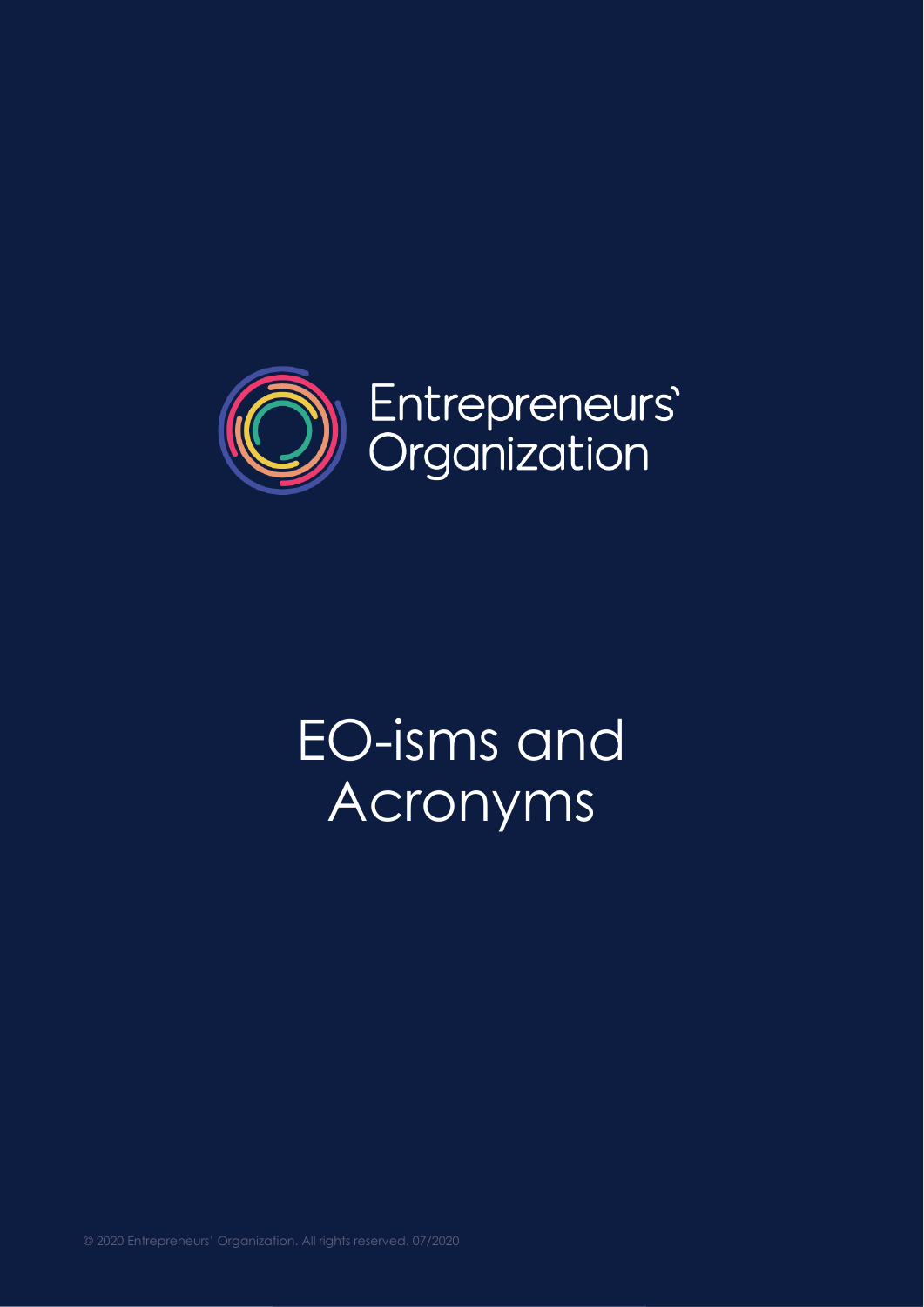# Master List

- Entrepreneurs' Organization (EO)
- Young Entrepreneurs' Organization (YEO, former name for EO)

#### **EO GLOBAL COMMITTEES**

- External Engagement Committee (EEC)
- Forum Committee (FC)
- Global Communications Committee (GCC)
- Global Learning Committee
- Global Membership Committee (GMC)
- Governance Committee (GC)
- Leadership Committee (LC)
- MyEO Committee
- Strategic Alliances Committee (SAC)
- Technology Committee (TC)

#### **EO GLOBAL COMMITTEES**

#### **PRODUCTS/PROGRAMS BY COMMITTEE**

#### **External Engagement**

- EO Accelerator (EOA)
- EO Global Student Entrepreneur Awards (EO GSEA)
- EO Mentorship
- Mentorship Summit

#### **Forum**

- Advanced Forum Series (AFS) will be changing to Forum Workshops
- Chapter Forum Summit (CFS)
- EO Insignia & Quantum Leap (IQL) Forum
- Forum Training Program (FTP)
- Forum(s)
- Moderator Summit
- Moderator Training Program (MTP)
- Trifecta Workshop

#### **Leadership**

- Global Leadership Academy (GLA)
- Path of Leadership (POL)
- Regional Leadership Academy (RLA)
- Strategy Summit

#### **Learning**

- Entrepreneurial Masters Program (EMP) (please note: no apostrophe)
- EO@Harvard: Inspiring Entrepreneurial Strategy
- EO@Wharton: Elevating Finance + Operations
- Key Executive Program (KEP)
- EO/London Business School (LBS) Growth Forum
- EO 360° podcast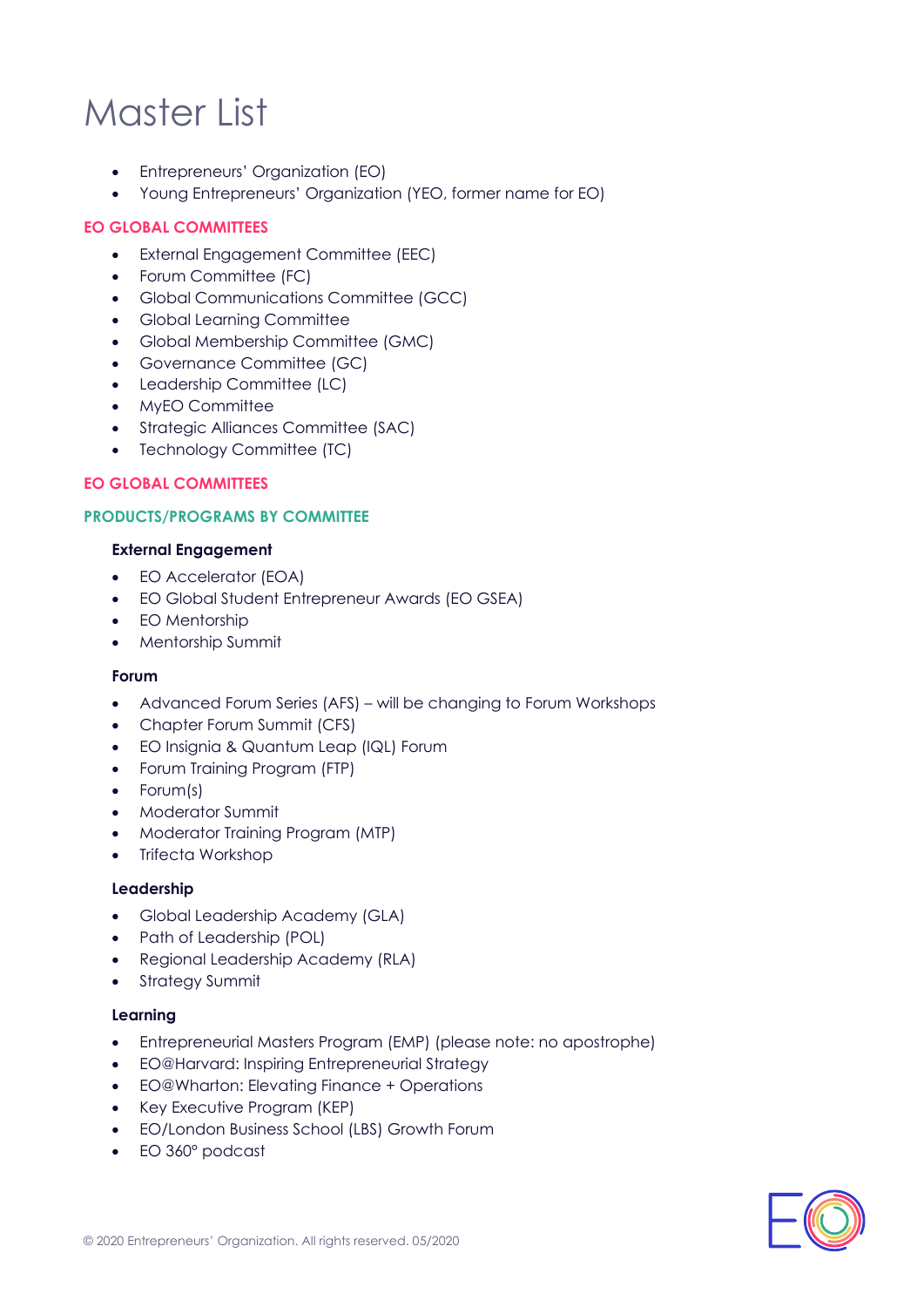- Maestros del Escalamiento podcast
- Wonder podcast
- EO 24/7
- Learning Management System (LMS)

#### **MyEO**

- MyEO
- MyEO Matrix
- MyEO Premier Groups
- MyEO Events
- MyEO Groups
- MyEO Deal Exchange (DX)

#### **Strategic Alliances**

• EOXpo

#### **Global Events**

- Global Leadership Conference (GLC)
- Global Staff Week (GSW)
- EO Exploration
- EO University

## **EO Regions**

- Asia Pacific (APAC)
- Canada
- Europe
- Latin America and the Caribbean (LAC)
- Middle East, Pakistan and Africa (MEPA)
- South Asia (SA)
- US Central
- US East
- US West

## **Regional Events**

- Asia Bridge Campus (ABC)
- Asia Bridge Forum (ABF)
- China Bridge Forum (CBF)
- Discover China Series (DCS)
- EO Alchemy US West
- EO Canada conference Canada
- EO Grow MEPA
- EO Ignite MEPA and APAC
- EO LACademy LAC
- EO Nerve US East
- EO One Level Up Europe
- EO SPARK South Asia
- EO Unlimited Europe
- EO X-Centric US Central
- Europe Bridge Forum (EBF)
- Latin Bridge Forum (LBF)